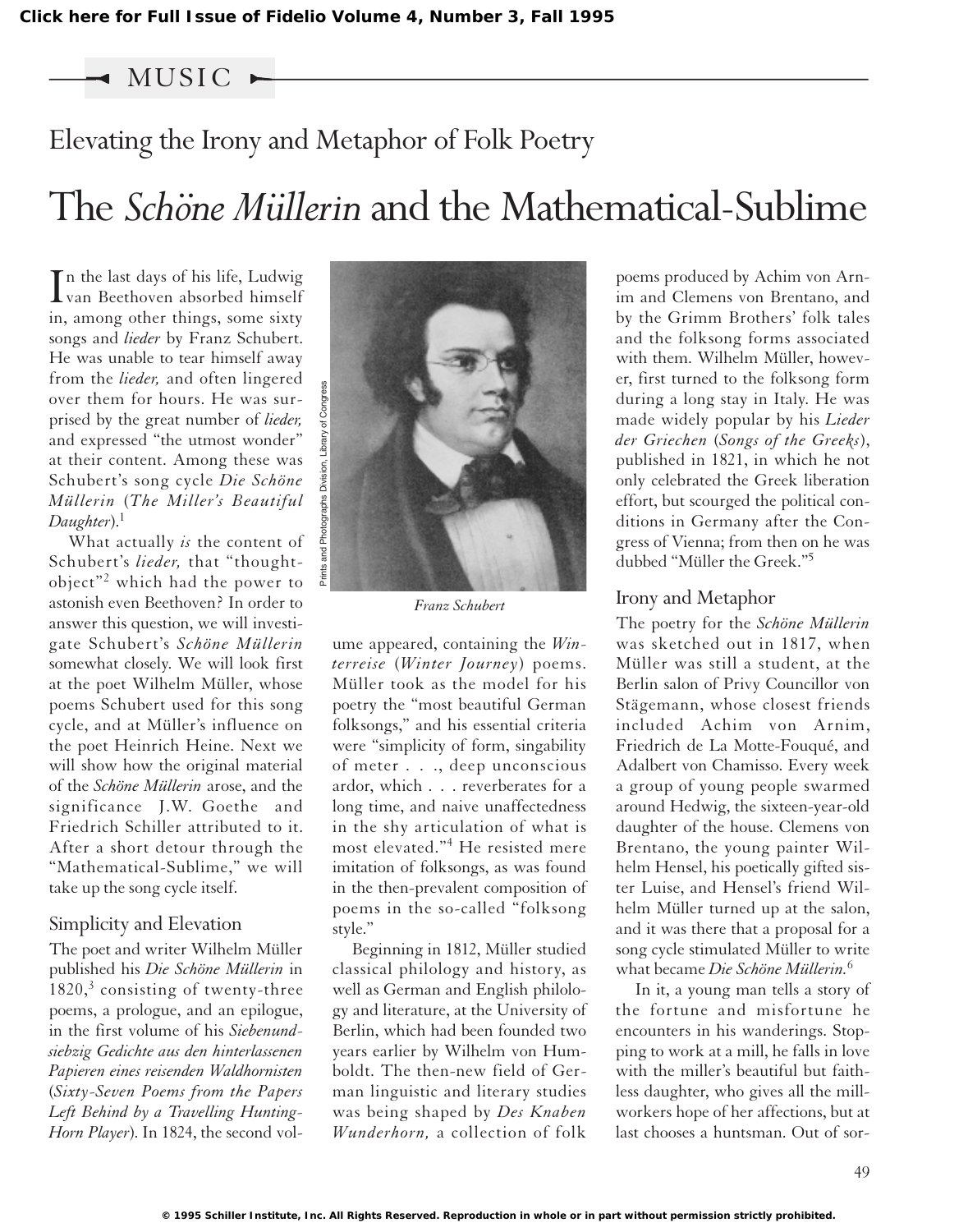row, the young man throws himself into the mill-stream. To the stream, his companion in his wanderings, which enticed him to the fateful mill, he confides his love and its torment. The stream urges him to overcome his grief, in vain. At the end, the mill-stream sings to the weary one in his sleep of death.

This sort of tale provoked the ironical powers and biting mockery of a Heinrich Heine, and in fact Heine gave a pointed description of the Stägemann salon's participants in his work *Die Romantische Schule* (*The Romantic School*). Wilhelm Müller himself, however, had a particular, highly personal significance for Heine. In *The Romantic School,* he writes:

Wilhelm Müller, whom death tore from us in the fullness of his gladdest youth, must also be mentioned here. In the replication of the German folksong he is in complete harmony with Mr. Uhland; it even seems to me that in such realms he is sometimes more successful, and exceeds Uhland in naturalness. He has a deep understanding of the spirit of the old *lied* forms and finds no need to imitate them in externals; thus we find in him a freer hand with transitions and a wise avoidance of archaic phrases and expressions.<sup>7</sup>

This is a restrained echo of what Heine had exuberantly emphasized in a letter to Wilhelm Müller himself about Müller's influence on his own *Buch der Lieder* (*Book of Songs*):

I am magnanimous enough to openly confess to you that the meter of my little "Intermezzo"8 does not have a purely accidental resemblance to your accustomed meter, but on the contrary, that it probably owes its most mysterious cadence to your *lieder,* for it was the delightful song of the miller which I came to know at just the time I was writing the "Intermezzo." Very early on, I let the German folksong work its

effect on me; later, while I was studying in Bonn, August Schlegel revealed to me a good many metrical secrets, but I believe that I first found in your *lieder* the pure tone and true simplicity for which I ever strive. How pure, how clear your *lieder* are, and all of them are folksongs. In my own poems, only the form partakes to some extent of the folksong, the content belongs to conventional society. Yes, I am magnanimous enough even to repeat it without qualification, and you will even find it publicly expressed, that through the reading of your seventy-seven poems it first became clear to me how it is possible to shape new forms out of the old folksong forms at hand, which are also folk forms, without having to imitate the old awkwardness and clumsiness of the language.<sup>9</sup>

Müller produced the "pure tone" and "true simplicity" of the folksong, without its clumsiness, while using the old German metrical principle.<sup>10</sup> Here the number of unstressed syllables before the first stressed syllable, and in-between stressed syllables, is free; the line can begin and end with a stress, or not, as in the poem "Tränenregen" ("Rain of Tears"):

˘ / ˘ ˘ / ˘ ˘ / <sup>W</sup> ˘ ir saßen so traulich beisammen ˘ / ˘ / ˘ / Im kühlen Erlen- dach,  $\frac{1}{\sqrt{2}}$  /  $\frac{1}{\sqrt{2}}$  /  $\frac{1}{\sqrt{2}}$  /  $\frac{1}{\sqrt{2}}$  /  $\frac{1}{\sqrt{2}}$  /  $\frac{1}{\sqrt{2}}$  /  $\frac{1}{\sqrt{2}}$  /  $\frac{1}{\sqrt{2}}$  /  $\frac{1}{\sqrt{2}}$  /  $\frac{1}{\sqrt{2}}$  /  $\frac{1}{\sqrt{2}}$  /  $\frac{1}{\sqrt{2}}$  /  $\frac{1}{\sqrt{2}}$  /  $\frac{1}{\sqrt{2}}$  /  $\frac{1}{\sqrt{2}}$ ˘ / ˘ ˘ / ˘ ˘ / Hin -ab in den rieselnden Bach.

We sat together so closely In the cool shelter of the alders, We gazed so closely together Into the rippling brook.

Heine was stimulated by the content of Müller's poems as well as their form. For example, he took the motif of flowers springing from the beloved's tears from Müller's poem "Tränen und Rosen" ("Tears and Roses").<sup>11</sup> And Heine's poem "Auf

den Wällen Salamankas" ("Atop the Walls of Salamanca")<sup>12</sup> draws directly upon Müller's *Schöne Müllerin* and *Winterreise.* The most important thing for Heine, however, was Wilhelm Müller's ability to pose poetic paradoxes, and to thus produce genuine irony and true metaphor. Müller's poem "Tränenregen" directly anticipated Heine's poetic goals:

Wir saßen so traulich zusammen Im kühlen Erlendach, Wir schauten so traulich zusammen Hinab in den rieselnden Bach.

Der Mond war auch gekommen, Die Sternlein hinterdrein, Und schauten so traulich zusammen In den silbernen Spiegel hinein.

Ich sah nach keinem Monde Nach keinem Sternenschein, Ich schaute nach ihrem Bilde, Nach ihren Augen allein.

Und sahe sie nicken und blicken, Herauf aus dem seligen Bach, Die Blümlein am Ufer, die blauen, Sie nicken und blicken ihr nach.

Und in den Bach versunken Der ganze Himmel schien, Und wollte mich mit hinunter In seine Tiefe ziehn.

Und über den Wolken und Sternen Da rieselte munter der Bach, Und reif mit Singen und Klingen: Geselle, Geselle, mir nach.

Da gingen die Augen mir über, Da ward es im Spiegel so kraus; Sie sprach: es kommt ein Regen, Ade! ich geh nach Haus.

We sat together so closely In the cool shelter of the alders, We gazed so closely together Into the rippling brook.

The moon came up, Then the stars appeared,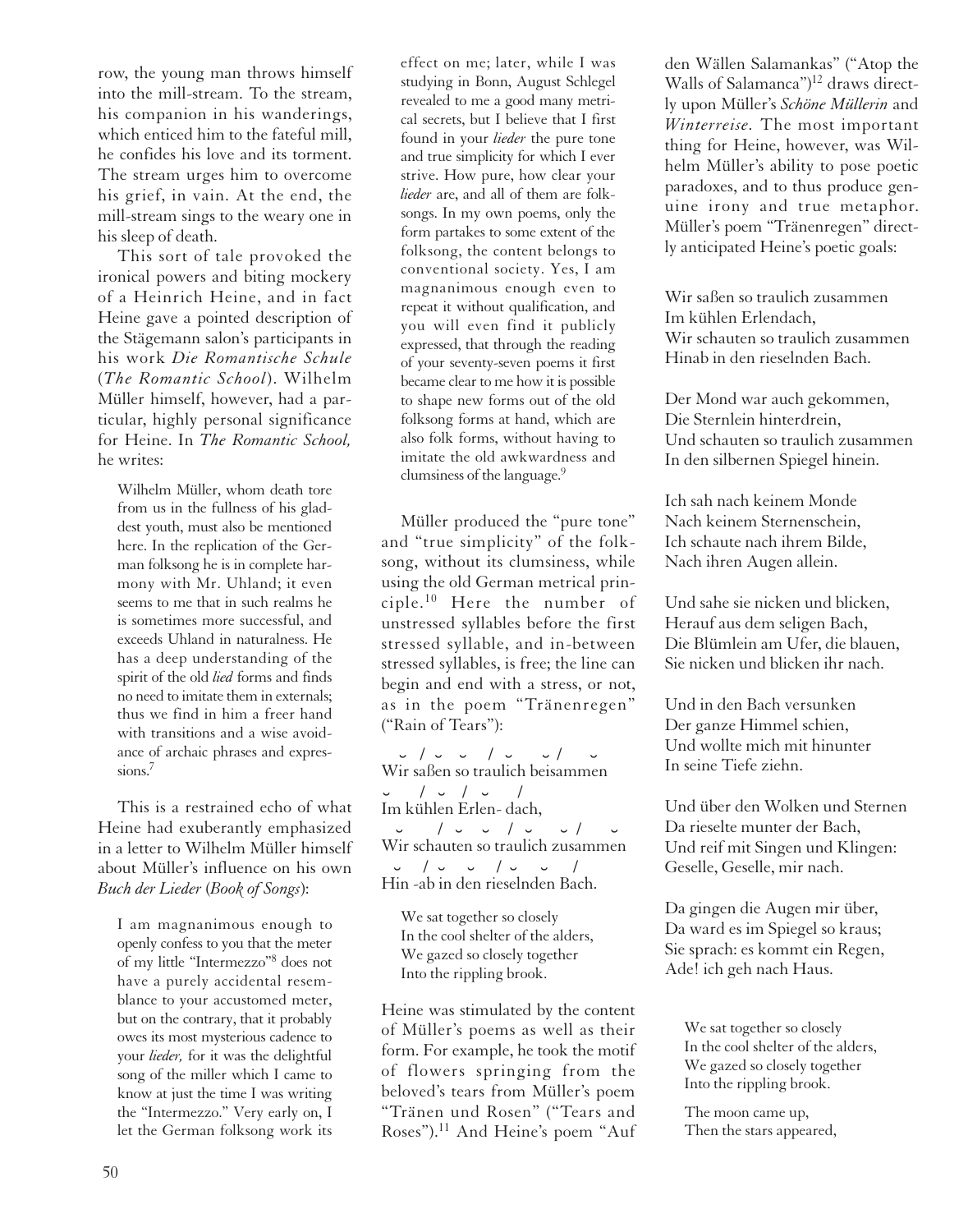And we gazed so closely together Into the silver mirror.

I looked at no moon, At no starlight, I gazed only at her image, At her eyes alone.

And saw them nod and glance, Out of the blessed brook, The little flowers on the bank, the blue ones, They nodded and glanced at her.

And the whole sky Seemed to be fallen into the brook, And wanted to draw me down with it Into its depths.

And over the clouds and the stars The brook gaily rippled, And called with singing and ringing, Comrade, comrade, follow after me.

My eyes brimmed over, The mirror became puckered, She spoke: It's beginning to rain, Goodbye, I am going home.

The theme of the *Schöne Müllerin,* unrequited love, certainly had a special fascination for Heine, as well. It is the main theme of his *Buch der Lieder.*<sup>13</sup>

At the time the *Schöne Müllerin* appeared, Giovanni Paisiello's light opera *La Molinara* (Naples, 1788), which was produced in German under the title *Die Schöne Müllerin,* was very popular. But while the opera concludes with the marriage of the heroine, Wilhelm Müller gave his song cycle a tragic ending. This was in the spirit of the folk poetry, also very popular at the time, which expressed the *Schöne Müllerin* theme, for example, in the poems "Das fahrende Fräulein" ("The Traveling Young Lady") and "Müllers Abschied" ("The Miller's Farewell")<sup>14</sup> from *Des Knaben Wunderhorn,* poems which influenced Heine's "Da droben auf jenem Berge" ("There, High Upon That Hill")<sup>15</sup> and Eichendorff's "Das zerbrochene Ringlein" ("The Broken Ring").16

Goethe as well had come upon the subject-matter of the *Schöne Mül-* *lerin,* through his travels and his absorption in older folk poetry. During his journey through Switzerland in 1797, the mills and their millwheels, and the manifold movements of the water, made an extraordinary impression upon him. He wrote four poems "in honor of the miller's beautiful daughter": "Der Edelknabe und die Müllerin" ("The Young Nobleman and the Miller's Daughter"), "Der Junggesell und der Mühlbach" ("The Mill-Hand and the Mill-Brook"), "Der Müllerin Reue" ("The Miller's Daughter's Regret"), and later, "Der Müllerin Verrat" ("The Miller's Daughter Betrayed"). He also considered whether the subject might be suited to an operetta.

From Switzerland, Goethe wrote to Schiller:

After all this . . . I must tell you that *en route* I have hit upon a poetic genre which we must make more of in the future, and which perhaps will do well for the next *Almanach.* It is dialogue in the form of *lieder.*In a certain past period of German history we have greatly pleasing cases of this kind, and much can be said by means of this form—only one must first penetrate it and extract from this type what is peculiar to it. In this vein I have begun a dialogue between the mill-stream and a lad who is in love with a miller's daughter, and hope to send it soon. The poetic-tropic-allegoric mode will come alive through this kind of change  $\ldots$ .<sup>17</sup>

Along with his letter, Goethe sent to Schiller the poems "Der Edelknabe und die Müllerin" and "Der Junggesell und der Mühlbach."<sup>18</sup> Schiller replied:

The song ["Der Edelknabe und die Müllerin"] is full of serene moods and full of Nature. It strikes me that this genre is necessarily very favorable for the poet, throwing aside as it does all burdensome appendages, introductions, transitions, descriptions, etc., and allowing him to skim off with a light hand only what is rich and significant in his subjectmatter. Thus, here again would be the point of departure of a new array of poems, the beginning of an 'infinite series,' for this poem, like any good poetry, has a whole generation of poems within itself, through the state of mind it gives, and the form it establishes.19

# The Mathematical-Sublime

Schiller's concept of the "infinite series" of a whole species arose while he was occupied with "the estimation of aesthetic magnitude" as part of his work on his theory of beauty. The essays in his *Zerstreute Betrachtungen über verschiedene Ästhetische Gegenstände* ("Scattered Reflections on Various Aesthetic Subjects") dealt with the aesthetic effect of the sublime, especially the "Mathematical-Sublime."20

Schiller calls an object sublime, when it threatens to exceed our sensuous capacity to grasp it or resist it, without completely defeating our efforts at cognition or resistance, so that our mind is able to sustain its own self-subsisting power and dignity at a higher level. There are two types of the sublime, the sublime of cognition and the sublime of force. The sublime of cognition is based on number or magnitude, and can thus be called the Mathematical-Sublime as well.

Schiller differentiates four mathematical magnitudes: (1) a magnitude which he calls a quantum; (2) a magnitude which he calls a magnum; (3) a magnitude which is both a quantum and a magnum; and (4) the Absolute<sup>21</sup>

A quantum is a unity, in which several qualitatively similar parts are combined. Everything possessing parts is a quantum. The difference in magnitude between one quantum and another consists simply in one having more parts than the other. In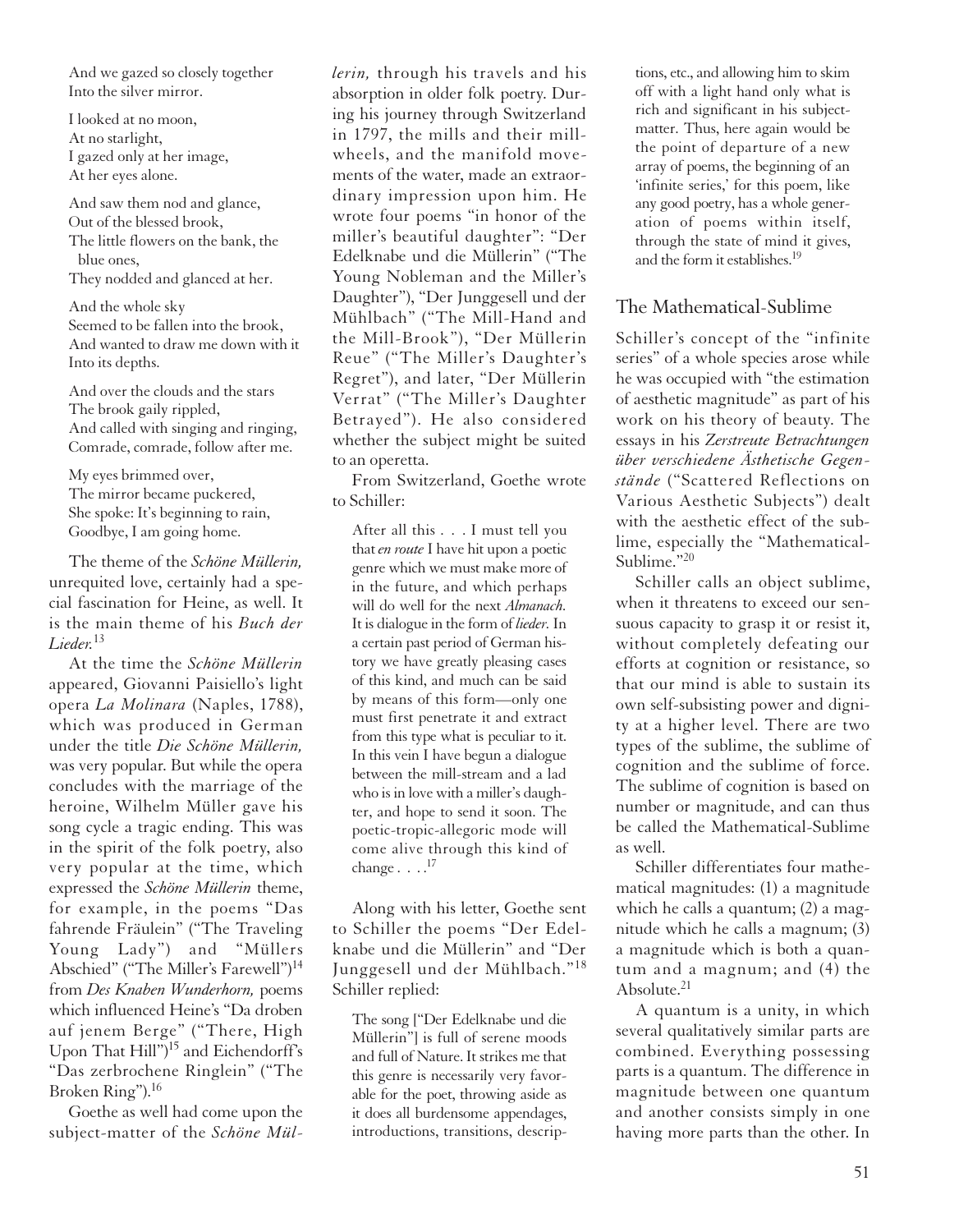contrast, a quantum that contains another quantum as a part of itself, is a magnum. Measuring or counting is accordingly nothing more than investigating how often a certain quantum is contained in another. Thus, measurement always depends upon the unit taken as a metric, i.e., all magnitude is a relational concept. *Vis-à-vis* the metric used to measure it, every magnitude is a magnum. However, if we take the metric of the metric, the latter metric is once more a magnum, and so there can be an endless progression downwards into the small, but also upwards into the large. Every magnum is small as soon as we think of it as contained in another, and the question becomes whether there exists a limit, since we can take any number series, no matter how large, and multiply it by itself, making it even larger. that a state of the control of the control of the control of the control of the control of the control of the control of the control of the control of the control of the control of the control of the control of the control

Schiller counterposes this endless progression into the small and large to the Absolute, and says that by means of measurement, we can indeed arrive at the comparative, but never the absolute, magnitude, namely, the magnitude which can no longer be contained in any quantum, but contains and subsumes all other

magnitudes. This magnitude, according to Schiller, can only be the Infinite of Nature itself, which can never be grasped in terms of space and time.

Schiller then counterposes the quantum/magnum, on the one hand, and the Absolute, on the other, to a magnitude which he calls a quantum that is *at the same time* a magnum. Four different characterizations of the size of a tower help to make this clearer. The tower is a magnitude; the tower is 200 ells high; the tower is high; the tower is a higher (more sublime) object. In the first two judgments, the tower is simply considered as a quantum (something possessing size); in the second two, it is considered as a magnum (something big).

Since by means of numerical measurement, the realm of numbers is inexhaustible, Schiller says that the mind itself must establish some sort of unit as the highest and outermost, or limiting, measure. The mind does this when I say, this tower is high, without determining its height. I give no metric for comparison and yet I cannot ascribe to the tower absolute magnitude, for nothing pre-

vents me from supposing a higher tower. This metric lies in the concept of the tower itself, and is nothing other than the concept of its speciesmagnitude. The concept of the tower thus represents a quantum which is *at the same time* a magnum. It is simultaneously indeterminate (not a definite quantum) and determinate; because I have determined it as a species *vis-à-vis* other species, it is the *type* of the tower.

Schiller thus shows that such a *type* serves to externally limit an infinite series, and thus represents a higher species. He now attempts to describe the generative principle underlying such a type, that is, he looks for the method by which I generate a metric with which I can measure a magnitude:

Since nothing can compel our mind to halt its activity [of measurement], it must be the power of imagination which sets a limit for that activity. In other words: The estimation of magnitude must cease to be logical, it must be achieved aesthetically. The entire form of this activity must thus transform itself.22

The new form of activity is no

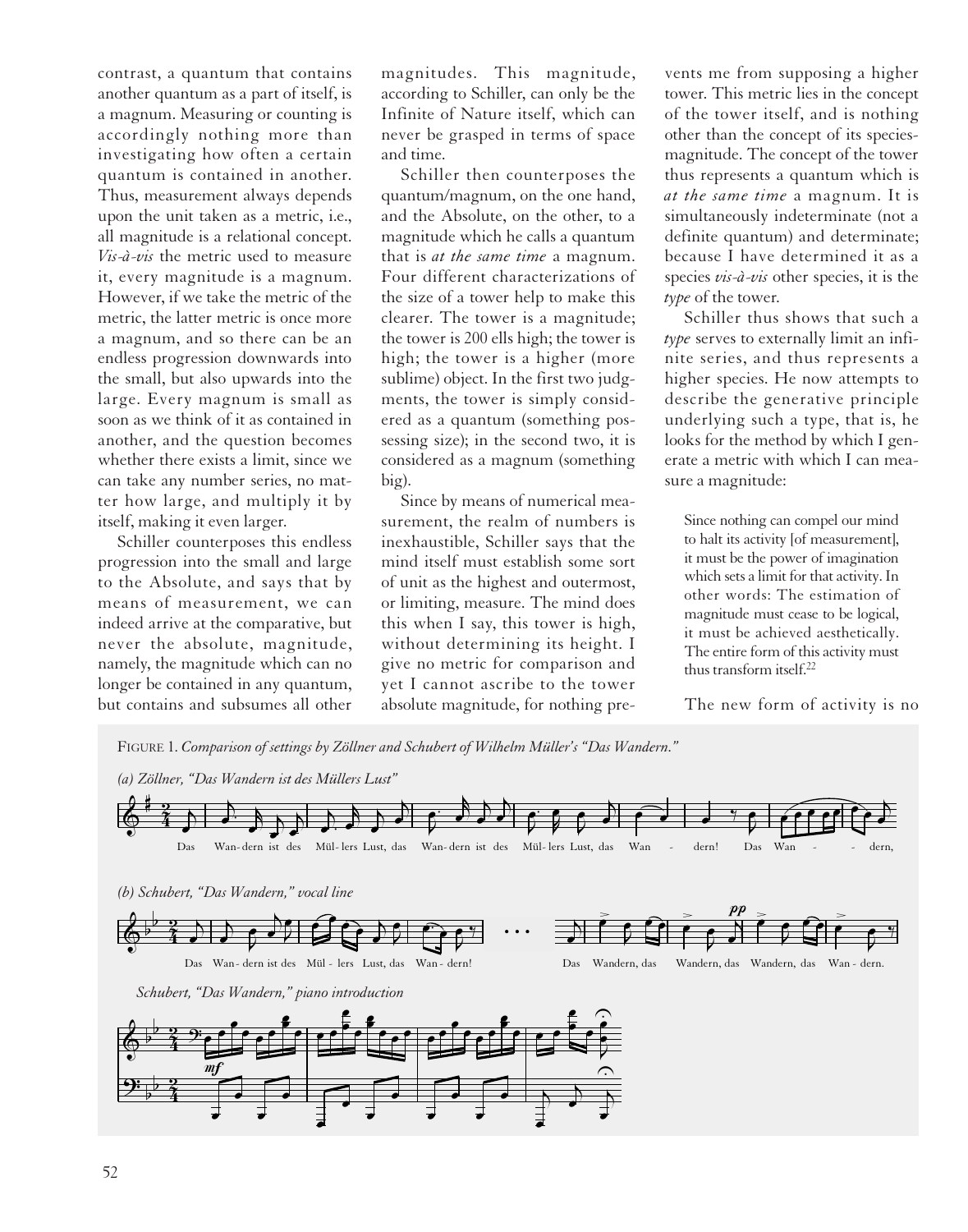longer the successive apprehension of a part (a definite quantum) after another, but simultaneous comprehension of all parts in pure self-consciousness. This is not merely a matter of combining the parts by means of a concept, but, on the contrary, generating the One from the Many. Schiller describes this process:

I link A to B, and B to C, and so forth, and while I watch my activity, as it were, I say to myself: in A, as well as in B and in C, *I* am the acting subject . . . . I recognize the

identity of my "I" in the series as a whole.23

This self-consciously acting, transforming I, thus represents a higher, creative level of thought. In relation to the Mathematical-Sublime, Schiller comes to the following conclusion:

If I estimate a magnitude in a logical fashion, I always relate it to my cognitive faculty; if I estimate it aesthetically, I relate it to my faculty of sensibility. In the first case, I experience something about the object; in the second case, I only experience something within me, caused by the object. In the first case, I behold something outside myself, in the second, something within me. Thus, in reality, I am no longer measuring, I am no longer estimating magnitude, rather I myself momentarily become a magnitude to myself, and indeed an infinite one. The object which causes me to become an infinite magnitude to myself, is called sublime. $24$ 

The Mathematical-Sublime must

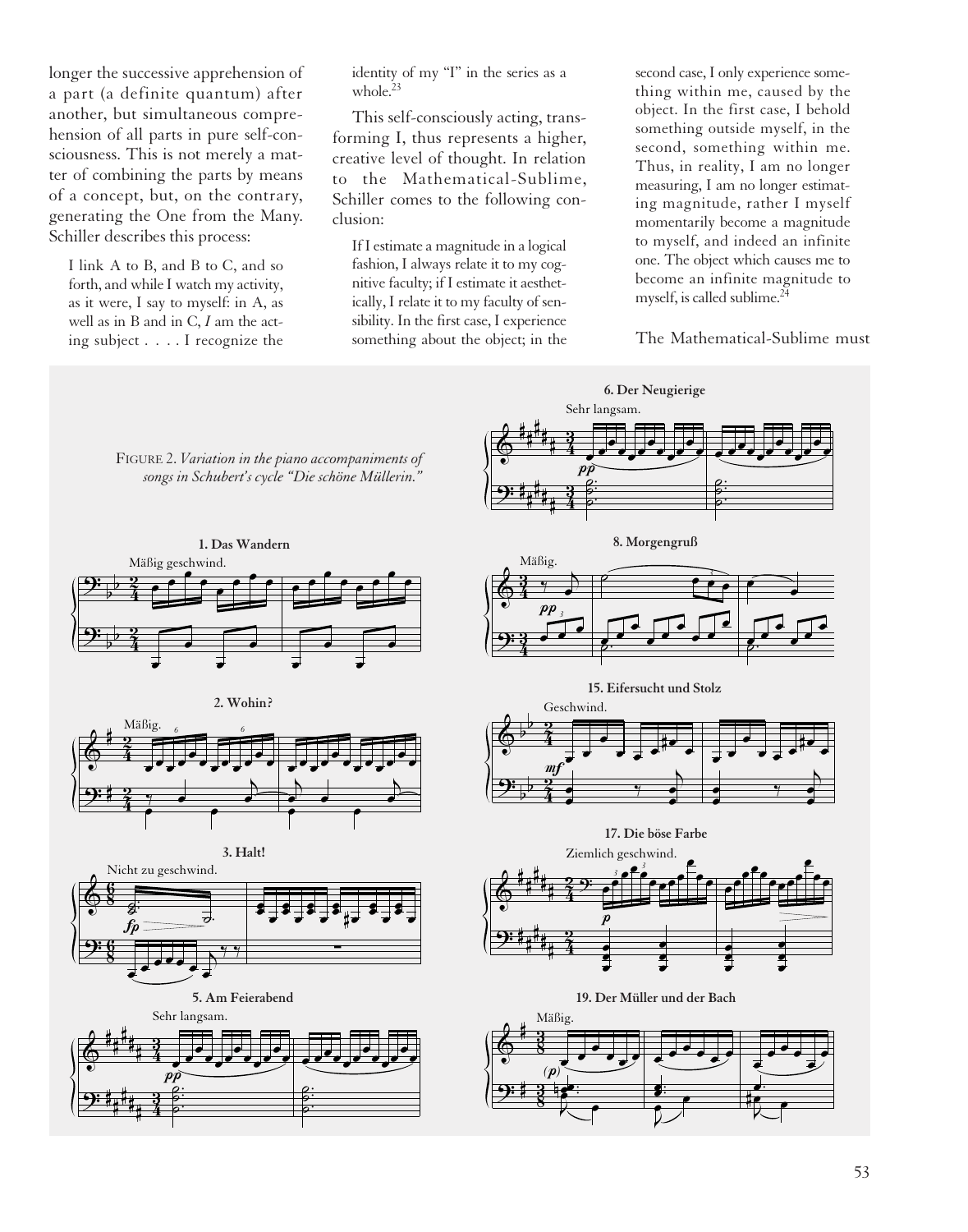be an objective characteristic of that which uplifts us, and Schiller accordingly demands of a true work of art (1) that it show a unity, thus summoning me to grasp it as a whole, and (2) that it not be graspable by my senses, but exceed my highest sensuous metric. An art work is only a work of art, then, if it compels me to grasp it, not empirically or logically, but creatively, that is, when my attention is directed to what Schiller aracteris<br>
ind Schill<br>
i a true w<br>
i unity, t<br>
i as graspa<br>
implified in the set of the set of the set of the set of the set of the set of the set of the set of the set of the set of the set of the set of the set of the se

calls "the power to bring forth."

# Theme and Variation

William Müller was delighted by the numerous musical settings of his poems, since he viewed himself primarily as a poet of *lieder.* As early as 1815 he noted in his diary, "I can neither play an instrument nor sing, yet I sing, and play too. If I were able to provide the melodies, my *lieder* would be more pleasing than they are now. But hopefully, a like-minded soul can be found who can espy the melodies in the words and give them back to me."25 Franz Schubert was this likeminded soul, and Müller's poems precisely met Schubert's desire for musical poems in which "immediately, something clever" entered his head. It was Schubert's compositions, ennobling the poems with his music, which saved Müller's poems from fading away.

FIGURE 3*. Motivic thorough-composition in Schubert's "Die schöne Müllerin."*

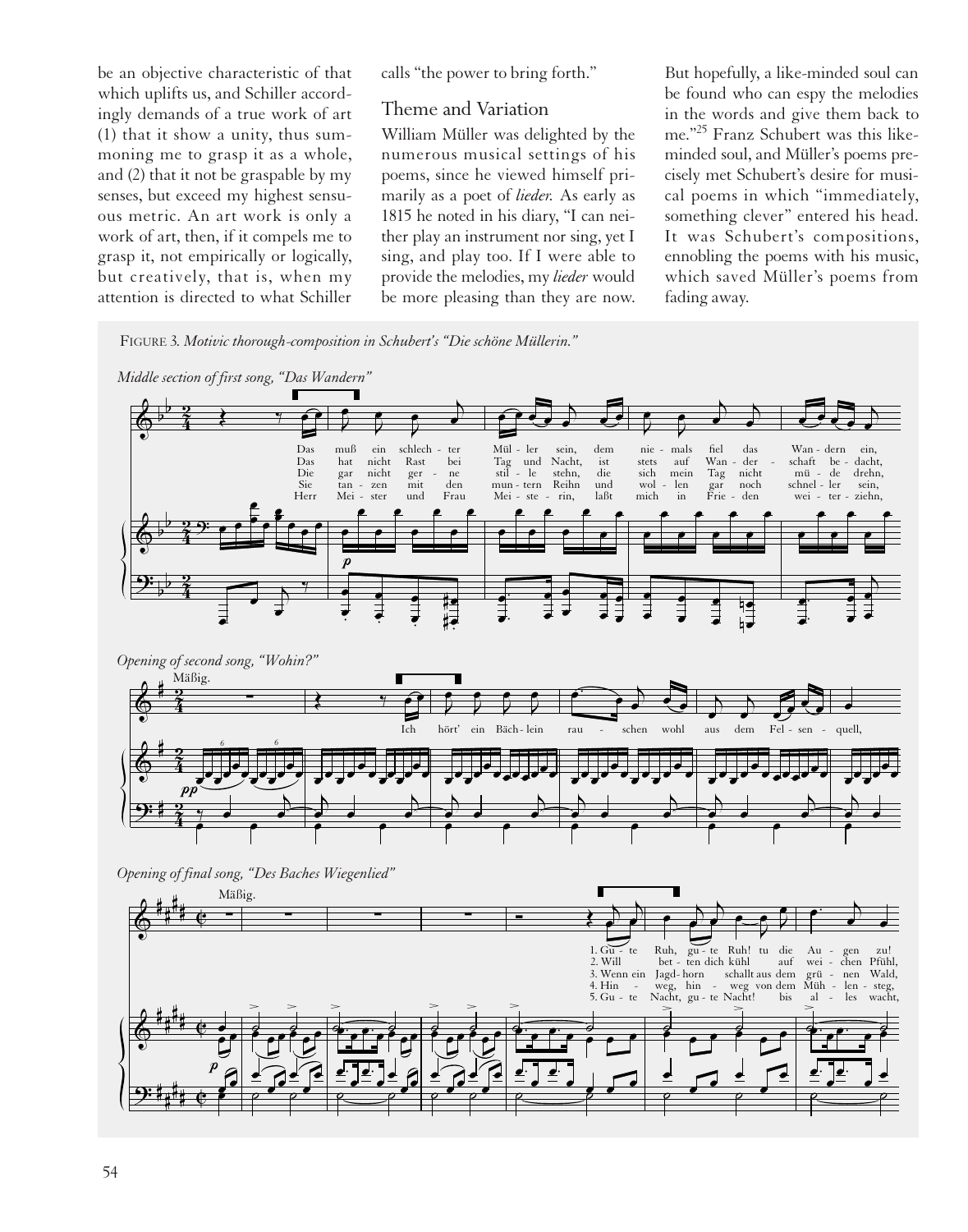Schubert set twenty poems from the *Schöne Müllerin,* dispensing with the prologue, epilogue, and three of the poems, and thereby putting aside Müller's faint undertones of ironic distance; for Schubert did not handle the tragic events in the poems at arm's length, but took them seriously. In his most characteristic way, he transformed each poem in the cycle by means of vocalization, registration, counterpoint, $2^6$  and use of the *Motivführung* principle,<sup>27</sup> into a Classical *lied.*

At the time he was working on the *Schöne Müllerin,* Schubert was also composing string quartets and an octet. For the octet, he drew on the "obbligato accompaniment" (from a compositional standpoint) of the 1820 Beethoven septet, $28$  in which voices were arranged independently as an obbligato, but at the same time brought into the composition as a whole through the working out of the motif. This was also how Schubert handled the singing voice, which remained an upper voice. If we compare Schubert's melodic line in "Das Wandern" ("Wandering"), the first song in the cycle, with the well-known folk poem of the same name by Zöllner, it becomes clear that Schubert's melody, in contrast to Zöllner's, cannot exist by itself, but is an integral element of the whole [SEE Figure 1].

While Zöllner "correctly" sets the word *Wandern* (long-short syllables, with a falling tone from the first to the second syllable), Schubert subjects the word to a development, so that not until the end of the strophe does it "fit" in terms of speech and melody. Schubert musically condenses the poem's germinal idea, from prelude to sequel, in four measures. Above the octave figure in the bass, the right-hand piano part plays a sixteenth-note figure, closely related in terms of motif to the voice line. In contrast to Zöllner, whose song mimics the stride of a wanderer,

Schubert has not made a "wanderer song" out of the poem; it is impossible to sing his *lied* while you are hiking. Schubert's "Das Wandern" has a wholly different meaning; it is the driving upbeat for the entire *Schöne Müllerin* cycle, the starting-point of a journey to a higher level of mind and soul. On this journey, we focus on the central motivic idea, already expressed in "Das Wandern," which underlies all twenty *lieder.* Schubert musically varied the setting of each poem, according to its content and mood, by means of key, tempo, dynamics, and so forth, producing a theme with variations<sup>29</sup> [SEE Figure 2, noting the variations in the accompaniment and tempo]. The tritone interval, corresponding to the tragic course of events, spans the entire cycle tonally, from the first *lied,* "Das Wandern," in B-flat major, to the last, in E major, "Des Baches Wiegenlied" ("The Brook's Lullaby") [SEE Figure 3].

The unified character of the song cycle is not generated through the ongoing repetition of a core motif, but instead through the motif's transformation. This transformation is located between the songs. If, for example, we move in the interval of a sixth from the first song, "Das Wandern,"  $(B\flat \text{ major})$  to the second, "Wohin?" ("Whither?") (G major), we see two different, though motivically similar, basic characteristics. The first song's octave movement in the bass is changed to a movement in fifths in the second, the four sixteenth-note figure in the first song is changed to a sextuplet in the second, by means of adding the first interval (rising and falling) from the first song, while the singing voice takes up the initial motif from the melody in the middle of the first song [Figure 3]. This process continues through the final song. The difference in songs is produced in the intervals between the songs; thus we experience this transformation negatively. This process of transformation—not directly communicated, but structured by Schubert in a specific way—is the actual content of the song cycle. It is the One which externally limits the "infinite series" of the *Schöne Müllerin* as a generative principle; it is thus the "musical thought-object," metaphorically known as the *Schöne Müllerin.*<sup>30</sup>

From the standpoint of the sublime of force, the tragedy in the song cycle causes us to mobilize our spirit of resistance. From the standpoint of the Mathematical-Sublime, the *Schöne Müllerin* demands of us, that we call forth the One of the song cycle, the generative principle, the "power to bring forth," which can transport us into "the utmost wonder."

*—Stephan Marienfeld*

#### **NOTES**

- 1. Reported by Beethoven's amanuensis, Anton Schindler. *Cf.* Paul Mies, *Franz Schubert* (Leipzig: VEB Breitkopf und Härtel Musikverlag, 1954), p. 61.
- 2. *Cf.* Lyndon H. LaRouche, Jr., "What Is a Thought-Object?" in "Mozart's 1782- 1786 Revolution in Music," *Fidelio,* Vol. I, No. 4, Winter 1992.
- 3. *Die Schöne Müllerin,* text and poems by Goethe, Brentano, Eichendorff, and Heine, read by Gert Westphal (Hamburg: Literaton, 1991).
- 4. Wilhelm Müller, *Die Winterreise und Andere Gedichte,* ed. by Hans-Rüdiger Schwab (Frankfurt am Main: Insel-Verlag, 1986).
- 5. For Wilhelm Müller's life, see Wilhelm Müller, *Wilhelm Müller, Rom, Römer und Römerinnen,* afterword by Wulf Kirsten (Berlin: Rütten u. Loenig Verlag).
- 6. Franz Schubert, *Die schöne Müllerin, Winterreise,* ed. by Arnold Feil (Stuttgart: P. Reclam, 1975), p. 23; English trans. by Ann C. Sherwin (Portland: Amadeus Press, 1988).
- 7. Heinrich Heine, *Die romantische Schule,* in *Werke* (Frankfurt am Main: Insel-Verlag, 1968), vol. IV, p. 286. English trans. in *Heinrich Heine: The Romantic School and Other Essays,* ed. by Jost Hermand and Robert C. Holub (New York: Continuum, 1985).
- 8. Referred to are the "Lyrischen Intermezzo" ("Lyrical Intermezzo") poems in Heine's *Buch der Lieder.*
- 9. Heine sent this letter to Wilhelm Müller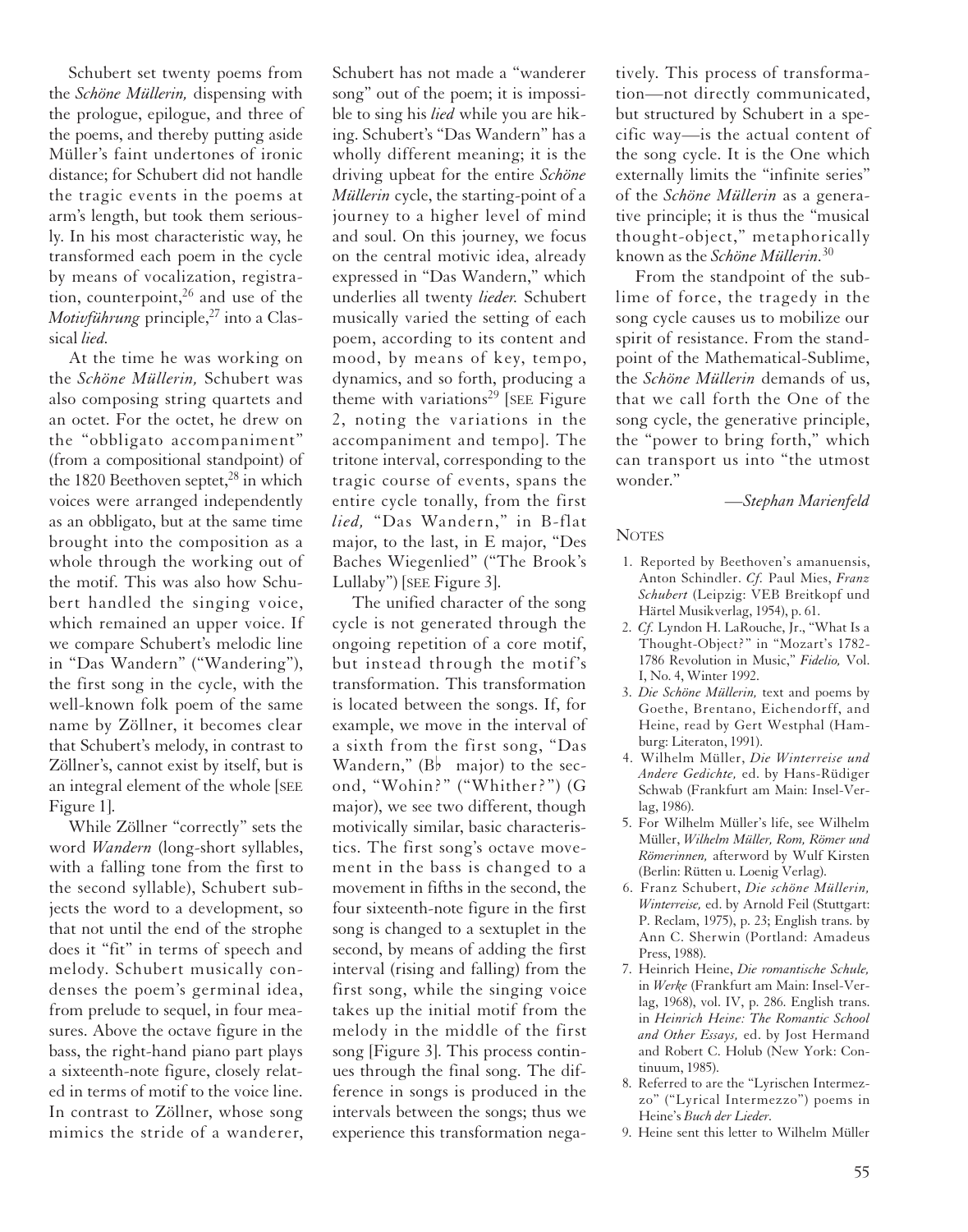along with the just-published first volume of his "*Reisebilder*" ("*Travel Pictures*"). The title of the book was originally to have been *Wanderbuch,* and thus drew directly from Müller's *Wanderlieder.* Heinrich Heine, *Buch der Lieder* (Stuttgart: Reclam, 1990), pp. 305-6.

- 10. Thrasybulos G. Georgiades, *Schubert, Musik und Lyrik* (Göttingen: Vandenhoek & Ruprecht, 1967).
- 11. From Müller's *Tränen und Rosen:*

Du hast ja auch geweint, Dein' Äuglein sind so naß, Eine Thrän' fiel aus dem Fenster, Da wuchs eine Ros' im Gras.

[You have wept, too, Your dear eyes are so wet, A tear fell out of the window, A rose grew there in the grass.]

- 12. Heinrich Heine, *Buch der Lieder, op. cit.* SEE the Appendix.
- 13. Heine's *Buch der Lieder* was a treasure trove for every composer.
- 14. Achim von Arnim, Clemens von Brentano, *Des Knaben Wunderhorn* (Frankfurt am Main: Insel-Verlag, 1974). SEE the Appendix.
- 15. Heinrich Heine, *Buch der Lieder, op. cit.* SEE the Appendix.
- 16. Joseph von Eichendorff, *Gedichte* (Stuttgart: Reclam, 1957). SEE the Appendix.
- 17. Goethe to Schiller, August 31, 1797, in *Briefwechsel Schiller-Goethe* (Frankfurt am Main: Insel-Verlag, 1966) p. 457. English trans. by L. Dora Schmitz, *Correspondence Between Schiller and Goethe, from 1794 to 1805* (London: G. Bell, 1877- 1890).
- 18. J.W. Goethe, *Die Schweizer Reisen* (Zurich: Artemis-Verlag, 1979), pp. 189- 191. SEE the Appendix.
- 19. Schiller to Goethe, September 22, 1797, in *Briefwechsel, op. cit.,* pp. 470-1.
- 20. Friedrich Schiller, in *Sämtliche Schriften* (Munich: Hanser, 1959), vol. III, p. 543; English trans. as "Of the Aesthetic Esimation of Magnitude," in *Friedrich Schiller: Poet of Freedom, Vol. II* (Washington, D.C.: Schiller Institute, 1988), p. 437. Schiller sought to elevate "the art of educating the soul to the rank of a philosophical science." He developed his theory of Beauty in a dialogue with, and as a refutation of, Immanuel Kant, whose conceptions he applied in many ways, in an altered and expanded sense. (*Cf.,* Kant, "On the Mathematical-Sublime," in the *Critique of Judgment.*) "Where I merely demolish something, and operate on the offensive against other theoretical views, I am strictly Kantian; only when I build up something, do I find myself in opposition to Kant," wrote Schiller. Controverting Kant, Schiller declared that

there exists an intelligible and communicable scientific method of creative thinking and thus an objective principle of Beauty. "All enlargement of art must come from the genius; criticism merely leads to absence of error." Therefore, for Schiller the question was "aesthetic education," the creation of the cultural prerequisites for the transmission of scientific method, and thereby the realization of his concept of the "beautiful soul," as it appears earlier in Plato.

- 21. Schiller's anti-Kantian philosophicalmathematical outlook stands in the tradition of the Actual Infinite, which the mathematician Georg Cantor later rediscovered as the transfinite, and made into the basis of his higher mathematics. Cantor's view was that Kant's vague, less differentiated use of the concept of infinity in the section on "Critical Philosophy of the Transcendental" in the *Critique of Pure Reason,* decisively contributed to the discrediting of human reason. "One also notes that since Kant, it has been fashionable among philosophers to hold the false notion that the Absolute is the ideal limit of the finite, while in truth this limit can be conceived of only as a transfinite, and indeed as the minimum of all transfinites (corresponding to the smallest transfinite number, which I call ω)." Georg Cantor, "On Differing Standpoints Toward the Actual Infinite," in *Gesammelte Abhandlungen mathematischen und philosophischen Inhalts* (*Collected Mathematical and Philosophical Writings*) (Berlin-Heidelberg: Springer-Verlag, 1990).
- 22. Friedrich Schiller, *op. cit.,* pp. 555-6.
- 23. *Ibid.*
- 24. *Ibid.*
- 25. Hans-Rüdiger Schwab, *op. cit.,* p. 160.
- 26. *Cf. A Manual on the Rudiments of Tuning and Registration,* ed. by John Sigerson and Kathy Wolfe (Washington, D.C.: Schiller Institute, 1992).
- 27. Lyndon H. LaRouche, Jr., "Mozart's Revolution," *loc. cit.*
- 28. On December 15, 1820, when Beethoven offered his septet Op. 20 to the publisher Hofmeister in Leipzig, he appended the following comment: "A septet for violin, viola, violoncello, contrabass, clarinet, horn, flute—all obbligati (I can write nothing at all which is not obbligato, because I came into the world with an obbligato accompaniment)." Arnold Feil, *op. cit.,* p. 21.
- 29. *A Manual on Tuning, op. cit.,* chap. 12.
- 30. Lyndon H. LaRouche, Jr., "On the Subject of Metaphor," *Fidelio,* Vol. I, No. 3, Fall 1992; "Mozart's Revolution," *loc. cit.*

*—translated from the German by Susan Johnson*

# AUF DEN WÄLLEN SALAMANKAS

*Heinrich Heine*

Auf den Wällen Salamankas Sind die Lüfte lind und labend; Dort, mit meiner holden Donna, Wandle ich am Sommerabend.

Und in den schlanken Leib der Schönen Hab ich meinen Arm gebogen, Und mit selgem Finger fühl ich Ihres Busens stolzes Wogen.

Doch ein ängstliches Geflüster Zieht sich durch die Lindenbäume, Und der dunkle Mühlbach unten Murmelt böse, bange Träume.

,,Ach, Senora, Ahnung sagt mir; Einst wird man mich relegieren, Und auf Salamankas Wällen Gehn wir nimmermehr spazieren."

ATOP THE WALLS OF SALAMANCA Atop the walls of Salamanca, the breezes are gentle and fresh, there with my fair Doña, I walk of a summer evening.

And I have hooked my arm onto the slender body of my beauty, and with blessed fingers I feel the proud billows of her bosom.

Yet an apprehensive rustling runs through the linden trees, and the dark mill-brook below murmurs evil, frightening dreams.

"Oh, Señora, a premonition tells me: One day they will expel me, and on Salamanca's walls we will never more go walking."



#### DAS FAHRENDE FRÄULEIN

*aus Des Knaben Wunderhorn*

*Schluß:*

Dort hoch auf jenem Berge, da steht ein Mühlenrad. Das malet nichts als Liebe, die Nacht bis an den Tag. Die Mühle ist zerbrochen, die Liebe hat ein End. So segne dich Gott, mein feines Lieb, jetzt fahr ich ins Elend.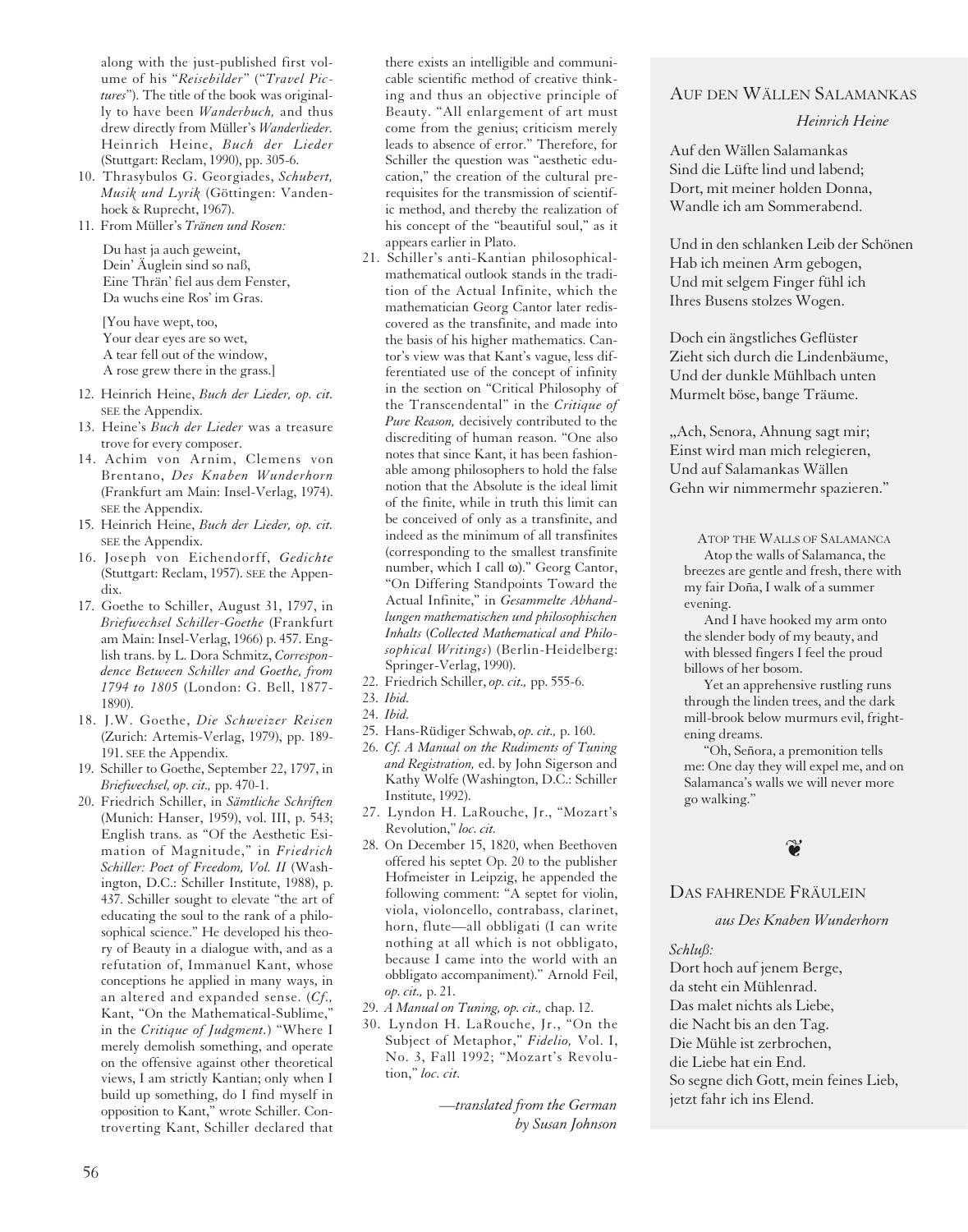# Appendix

*The simplicity, purity of tone, and use of metaphor and irony in older German folk poetry (folksongs), inspired the poems in Wilhelm Müller's "Die Schöne Müllerin," from which Franz Schubert composed his famous song cycle. These elements, along with such folk themes as "the miller's beautiful daughter," strongly influenced later lyrics by the poets Heinrich Heine, Joseph von Eichendorff, and J.W. von Goethe. In a similar way, the poetical force contained within the settings of African-American Spirituals was recognized by*

*the European Classical composer Antonin Dvorˇák, who drew inspiration for his Symphony No. 9 ("From the New World") from his familiarity with this material, through his collaboration with Harry T. Burleigh and other African-American musicians whom he met in the United States.\* The German poems presented here are discussed in the text.*

\* See Dennis Speed, "African-American Spirituals and the Classical Setting of Strophic Poetry," in *Fidelio,* Vol. III, No. 4, Winter 1994.

THE TRAVELING YOUNG LADY *Conclusion:*

There, high on that hill, there stands a mill-wheel. It grinds nothing but love, from night into day. The mill is broken down, love comes to an end. So God bless you, my love, now I journey into misery.



#### MÜLLERS ABSCHIED

*aus Des Knaben Wunderhorn*

Da droben auf jenem Berge Da steht ein goldenes Haus, Da schauen wohl alle früh morgen Drei schöne Jungfrauen heraus.

Die eine, die heißet Elisabeth, Die andre Bernharda mein, Die dritte, die will ich nicht nennen, Die sollt mein eigen sein.

Da unten in jenem Tale Da treibt das Wasser ein Rad, Das treibet nichts als Liebe Vom Abend bis wieder an Tag;

Das Rad, das ist gebrochen, Die Liebe, die hat ein End, Und wenn zwei Liebende scheiden, Sie reichen einander die Händ.

Ach Scheiden, ach, ach! Wer hat doch das Scheiden erdacht, Das hat mein jung frisch Herzelein So frühzeitig traurig gemacht.

Dies Liedlein, ach, ach! Hat wohl ein Müller erdacht, Den hat des Ritters Töchterlein Vom Lieben zum Scheiden gebracht.

THE MILLER'S FAREWELL There, high upon that hill, there stands a golden house, and early every morning, three beautiful maidens look out.

One is named Elisabeth, the other Bernharda mine, the third I don't intend to name—she is to be my own.

Down there in that valley the water drives a wheel, it drives nothing but love from evening until morning comes.

The mill-wheel is broken, love comes to an end; and when two lovers part, they take each other's hands.

Oh, parting! oh! oh! Who invented parting, which has saddened my fresh heart so early?

This little song, oh! oh! A miller made it up, who by the knight's young daughter was brought from love to parting.



DA DROBEN AUF JENEM BERGE

*Heinrich Heine*

Da droben auf jenem Berge, Da steht ein feines Schloß, Da wohnen drei schöne Fräulein, Von denen ich Liebe genoß.

Sonnabend küßte mich Jette, Und Sonntag die Julia, Und Montag die Kunigunde, Die hat mich erdrückt beinah.

Doch Dienstag war eine Fete Bei meinen drei Frälein im Schloß; Die Nachbarschafts-Herren und Damen, Die kamen zu Wagen und Roß.

Ich aber war nicht geladen, Und das habt ihr dumm gemacht! Die zischelnden Muhmen und Basen, Die merkten's und haben gelacht.

THERE, HIGH UPON THAT HILL There, high upon that hill, there stands a fine castle, where dwell three beautiful young ladies, whose love I enjoy.

On Saturday, Jette kissed me; on Sunday, Julia; and on Monday, Kunigunde, who nearly crushed me.

But on Tuesday, my three young ladies had a party in the castle. The neighbor ladies and gentlemen came by coach and steed.

But I was not invited, and was that stupid of them! The whispering aunties and cousins took notice and laughed.



#### DAS ZERBROCHENE RINGLEIN

*Joseph von Eichendorff*

In einem kühlen Grunde Da geht ein Mühlenrad, Meine Liebste ist verschwunden, Die dort gewohnet hat.

Sie hat mir Treu versprochen, Gab mir ein'n Ring dabei, Sie hat die Treu gebrochen, Mein Ringlein sprang entzwei.

Ich möcht als Spielmann reisen Weit in die Welt hinaus,